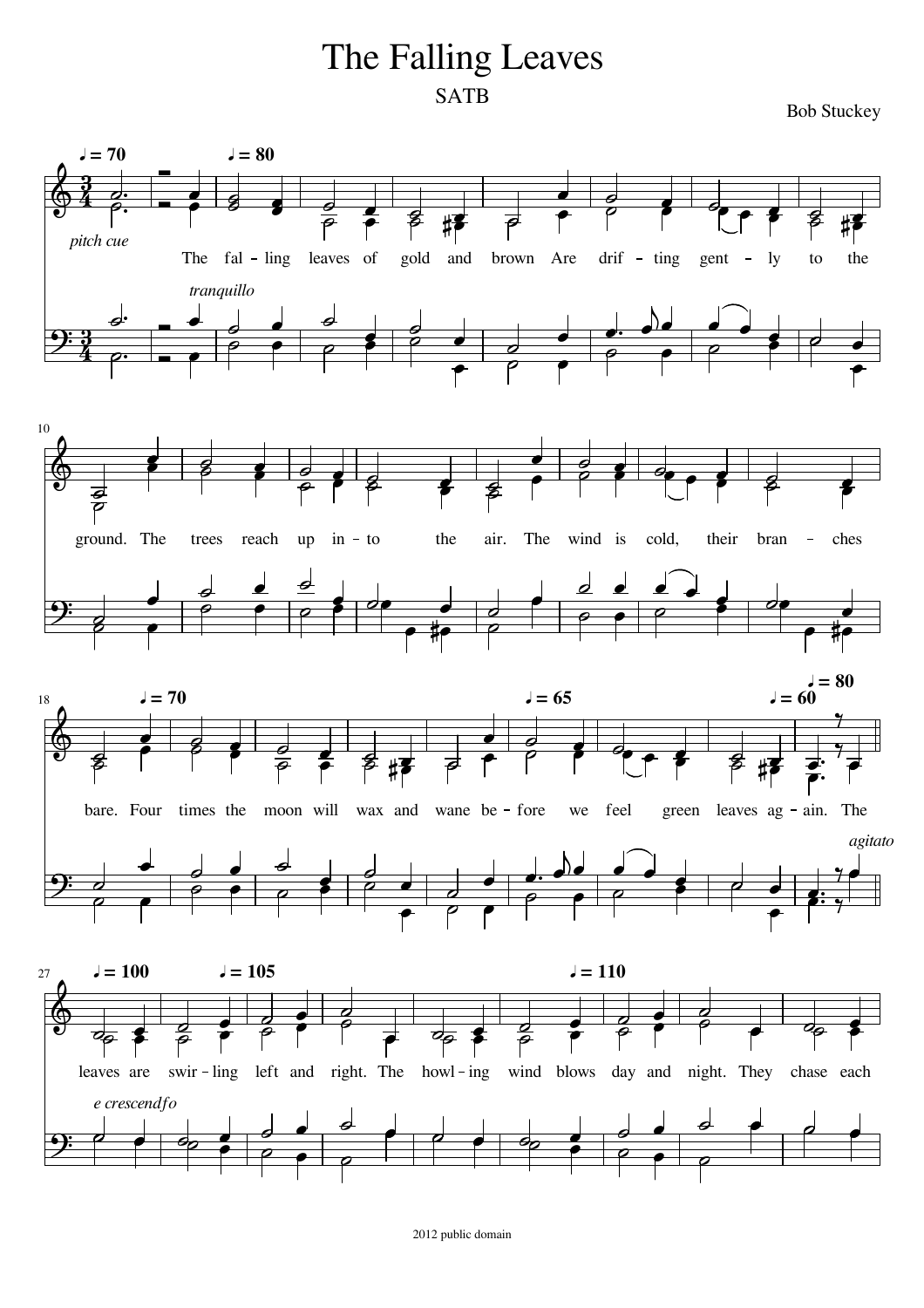







2 2012 public domain